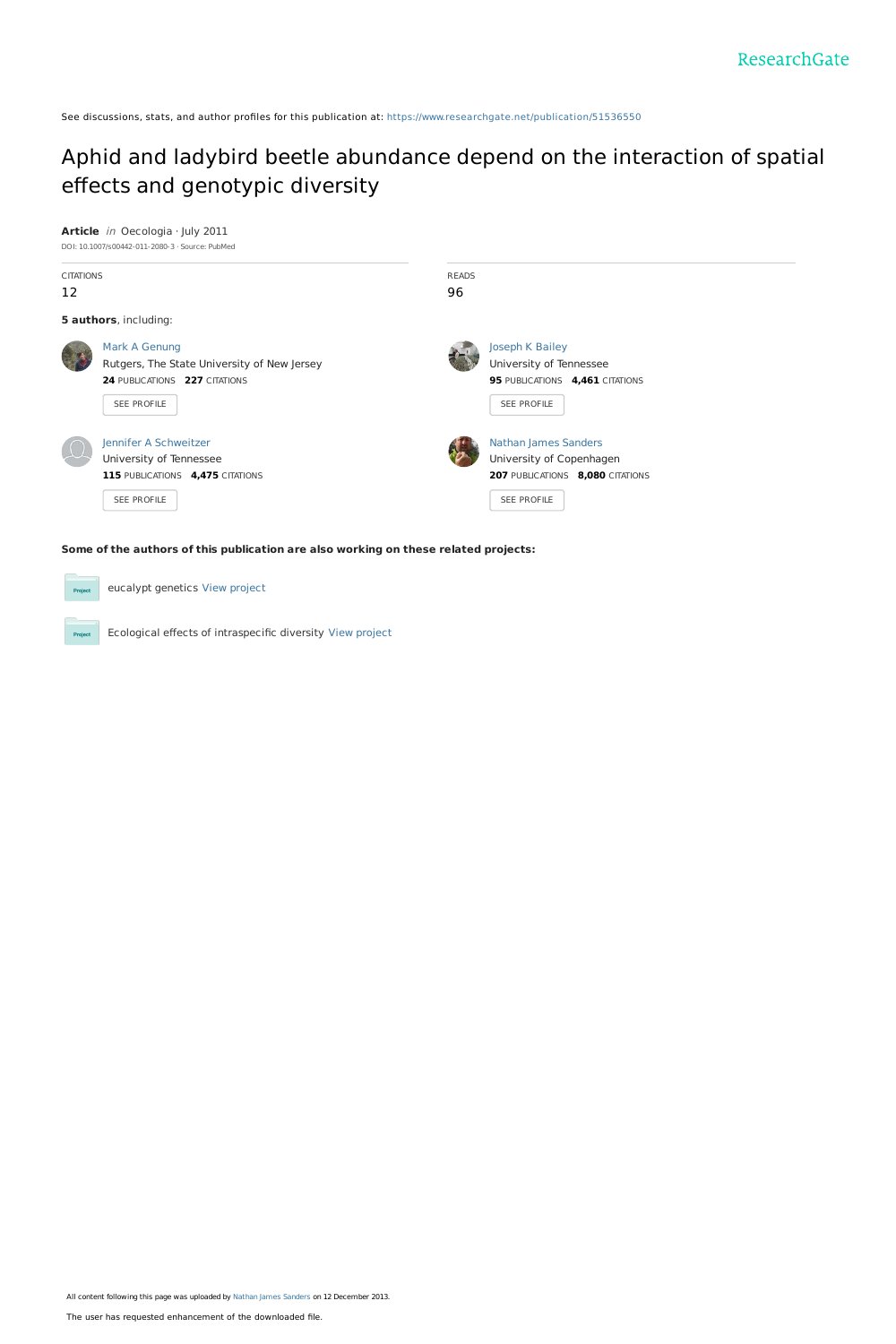PLANT-ANIMAL INTERACTIONS - ORIGINAL PAPER

# Aphid and ladybird beetle abundance depend on the interaction of spatial effects and genotypic diversity

Mark A. Genung • Gregory M. Crutsinger • Joseph K. Bailey • Jennifer A. Schweitzer • Nathan J. Sanders

Received: 17 March 2010 / Accepted: 5 July 2011 © Springer-Verlag 2011

Abstract Intraspecific variation and genotypic diversity of host-plants can affect the structure of associated arthropod communities and the dynamics of populations. Similarly, neighboring plants can also affect interactions between host-plants and their associated arthropods. However, most studies on the effects of host-plant genotypes have largely ignored the potential effects of neighboring host-plants on arthropod communities. In this study, we used a common garden experiment to ask how spatial effects of neighboring patches, along with genotype identity and genotypic diversity in tall goldenrod (Solidago altissima), affect the abundances of a common goldenrod herbivore (Uroleucon nigrotuberculatum) and their dominant predator (Harmonia axyridis, a ladybird beetle). Aphid abundance varied 80-fold among genotypes, while ladybird beetle abundance was not affected by genotype identity. Additionally, there were strong effects of neighboring plots:

Communicated by Wolfgang Weisser.

M. A. Genung (⊠) · J. K. Bailey · J. A. Schweitzer · N. J. Sanders Department of Ecology and Evolutionary Biology, University of Tennessee, Knoxville, TN, USA e-mail: mgenung@utk.edu

J. K. Bailey e-mail: Joe.bailey@utk.edu

J. A. Schweitzer e-mail: Jen.schweitzer@utk.edu

N. J. Sanders e-mail: nsanders@utk.edu

G. M. Crutsinger Department of Integrative Biology, University of California, Berkeley, CA, USA e-mail: crutsinger@berkeley.edu

aphid abundance in a focal plot was positively correlated to aphid abundance in nearby plots, suggesting strong spatial patterning in the abundance of aphids. Neither aphid nor ladybird beetle abundance was affected by genotypic diversity. However, focal plot genotypic diversity mediated the strength of the neighborhood effect (i.e., strong effects for genotype polyculture focal plots and weak effects for genotype monoculture focal plots). Our results show that aphids were directly influenced by host-plant genotype identity while ladybird beetles responded mainly to prey abundance, and suggest that genotypic diversity can influence the effects of spatial processes on the plant-herbivore interactions.

Keywords Community genetics - Intra-specific variation - Neighbors - Solidago altissima - Spatial variation

### Introduction

What determines the diversity and abundance of herbivores on their host-plants? Understanding the relative strengths of factors and interactions determining population change and community structure is a classic ecological question (e.g., Menge [1976;](#page-8-0) Hunter and Price [1992\)](#page-7-0). One recent idea is that intra-specific variation among genotypes (i.e., genotype identity) and genotypic diversity (i.e., the number of genotypes) are related to the abundance and diversity of insects on plants (e.g., Whitham et al. [2003,](#page-8-0) [2006](#page-8-0); Hochwender and Fritz [2004;](#page-7-0) Johnson and Agrawal [2005](#page-7-0); Wimp et al. [2005;](#page-8-0) Bailey et al. [2006;](#page-7-0) Crutsinger et al. [2006](#page-7-0), [2008](#page-7-0)). In fact, the effects of intra-specific variation among genotypes on community dynamics can be as strong as other, perhaps better-studied, ecological factors (e.g.,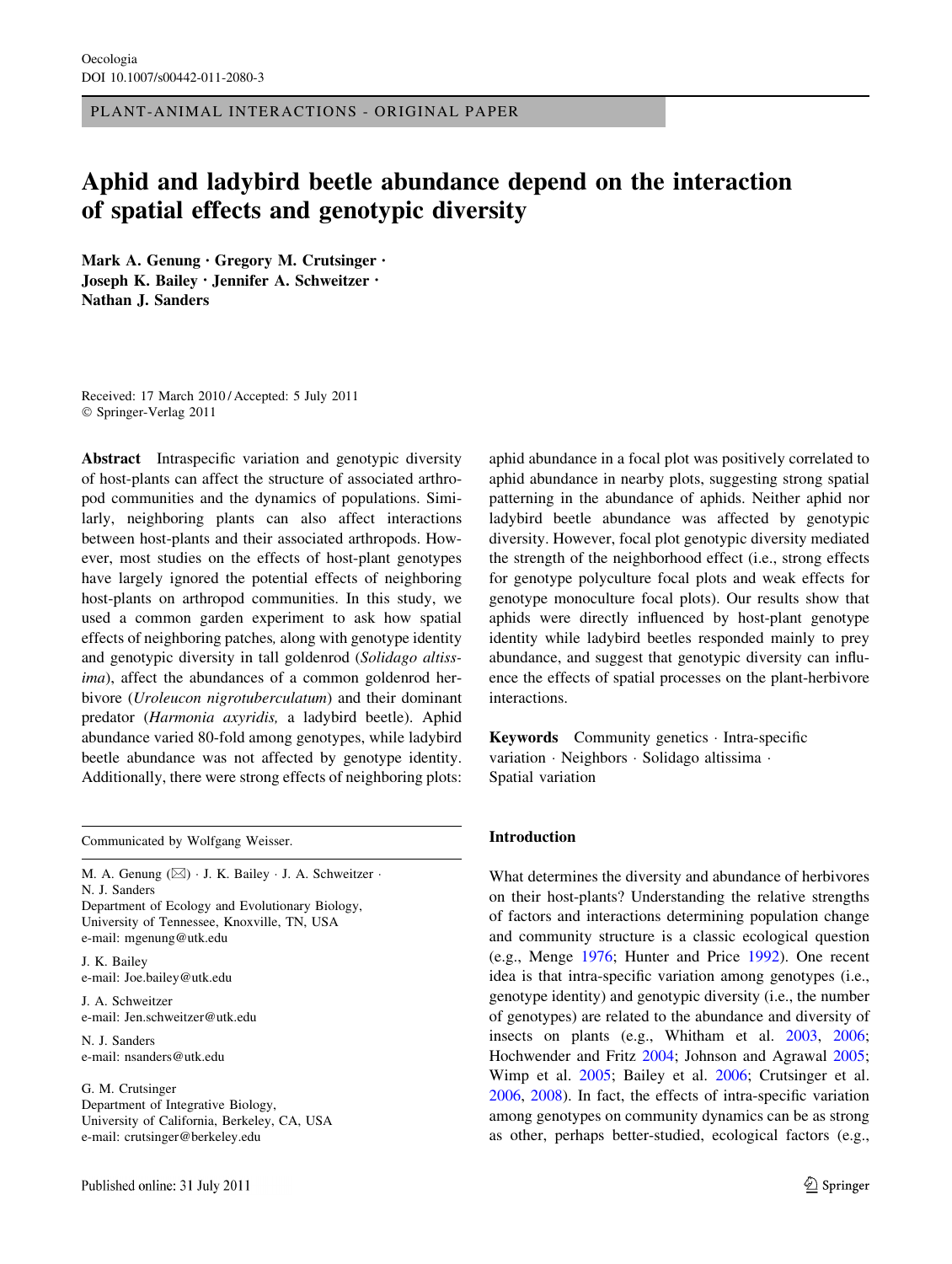trophic interactions, predator removals, nutrient additions, and elevated  $[CO_2]$ ) (Bailey et al. [2009\)](#page-7-0). Similarly, the magnitude of genotypic diversity effects on communities and ecosystems are sometimes comparable to the effect size of species diversity effects (e.g., Crutsinger et al. [2006\)](#page-7-0). However, recent work has suggested that, for some species, plant genotype identity effects may play a subordinate role to spatial location when genotypes are planted in different gardens across large geographical areas (Tack et al. [2010\)](#page-8-0).

The effects of host-plant genotypic diversity on community responses such as arthropod richness or abundance can be either ''additive'' or ''non-additive.'' An additive response suggests that the arthropod community in a genotype mixture can be predicted based on the arthropod community in genotype monocultures, while a non-additive response suggests that genotypes interact in mixtures to support arthropod communities which differ from additive expectations. Non-additive responses can signal either overor under-yielding, respectively, depending on whether the trait measured in mixtures is greater than or less than additive expectations. A non-additive response can occur for different reasons. For example, if different plant genotypes (or species) temporally or spatially partition the way in which they acquire nutrients, then non-additivity can occur due to ''complementarity'' effects (e.g., Tilman et al. [2001\)](#page-8-0). Additionally, if certain genotypes (or species) become more dominant in the mixture over time, then nonadditivity can occur due to ''selection'' effects (e.g., Whitlock et al. [2007](#page-8-0)).

Regardless of whether the effects of genotypic composition and genotypic diversity are additive or non-additive, many of the effects of genotype identity and genotypic diversity on associated communities may depend on environmental context (i.e., genotype by environment interactions; Johnson and Agrawal [2005;](#page-7-0) Tetard-Jones et al. [2007](#page-8-0); Wimp et al. [2007;](#page-8-0) Bangert et al. [2008](#page-7-0); Crutsinger et al. [2008;](#page-7-0) Bossdorf et al. [2009;](#page-7-0) Munzbergova et al. [2009](#page-8-0)). For example, arthropod abundance in a given patch may be similar to arthropod abundance in neighboring patches (irrespective of host-plant genotype) due to interactions among arthropod populations occurring at scales larger than the focal plot (Crutsinger et al. [2009a](#page-7-0); Tack et al. [2010](#page-8-0)). Consequently, the distribution of arthropods in a patchy, genotypically heterogeneous environment will likely be shaped by both plant genotype identity and spatial interactions among arthropod populations on different patches of plants. While a few studies have begun to explore the interaction of spatial effects and genotype identity on biodiversity (Bangert et al. [2008;](#page-7-0) Crutsinger et al. [2009a](#page-7-0)), to our knowledge, no study has examined whether genotypic diversity interacts with neighborhood effects among nearby plots to determine arthropod abundance.

Here, we use a common garden experiment to ask three questions about the effects of variation among genotypes, levels of genotypic diversity, and neighborhood interactions in tall goldenrod (Solidago altissima) on its most common herbivore, the aphid (Uroleucon nigrotuberculatum), and on the key predator of this aphid, a ladybird beetle (Harmonia axyridis): (1) how important is genotype identity relative to spatial effects, and (2) are spatial effects on arthropod abundance affected by genotypic diversity? Because ladybird beetle abundance was not affected by any combination of the above factors, we also asked: (3) does ladybird beetle abundance respond to aphid abundance in a focal plot, average aphid abundance in neighboring plots, or both?

### Materials and methods

#### Experimental design

Tall goldenrod (S. altissima L.) is a dominant perennial herbaceous species which is broadly distributed across North America, and reproduces both sexually and asexually (Barkley et al. [2006;](#page-7-0) Crutsinger et al. [2006\)](#page-7-0). Natural patches of S. altissima vary in genotypic diversity (from 1 to 13 genotypes within a  $0.75 \text{--} m^2$  patch; Maddox et al. [1989](#page-7-0)), creating the opportunity for genotypic diversity to influence plant–insect interactions. Different S. altissima genotypes display variation for a range of processes, including those influencing resistance to herbivorous arthropods and extended effects on higher trophic levels (e.g., Weis and Abrahamson [1986;](#page-8-0) Abrahamson and Weis [1997](#page-7-0); Crutsinger et al. [2006](#page-7-0); Craig et al. [2007](#page-7-0)), community composition (e.g., Maddox and Cappuccino [1986](#page-7-0); Maddox and Root [1987;](#page-7-0) Crutsinger et al. [2006](#page-7-0), [2008](#page-7-0); Crawford et al. [2007\)](#page-7-0), and ecosystem-level processes such as plant productivity (Crutsinger et al. [2006,](#page-7-0) [2008](#page-7-0)) and leaf litter decomposition (Crutsinger et al. [2009b\)](#page-7-0).

We used a common garden experiment established at the National Environmental Research Park at Oak Ridge National Laboratory in Oak Ridge, Tennessee, to address the direct effects of genotypic diversity, genotype identity, and neighborhood effects from adjacent plots on species interactions. Genotypic diversity of S. altissima was manipulated at the plot level using a subset of 21 locally collected genotypes. The genotypes were identified as unique by amplified fragment length polymorphism (AFLP). In 2005, 63  $1-m^2$  plots, each containing 12 individual plants, were established in a grid pattern. Plots contained individuals of 1, 3, 6, or 12 randomly selected genotypes (i.e., clonally replicated, genetically identical lines; see Crutsinger et al. ([2006\)](#page-7-0) supplementary material for details). Monoculture plots  $(n = 42)$  included 2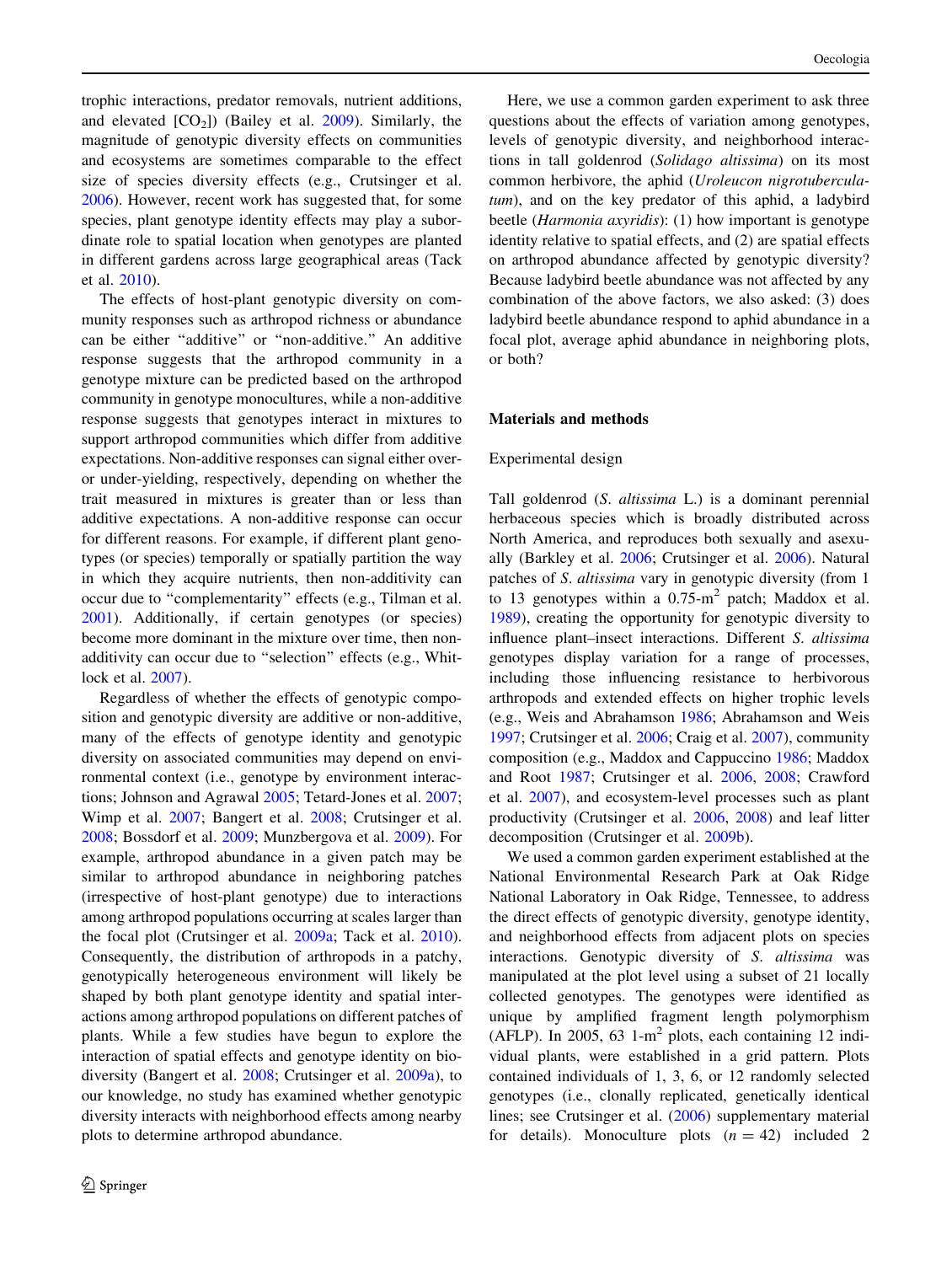replicate plots of each of the 21 genotypes. Genotypically diverse plots  $(n = 21)$  included 7 replicates of each of the 3, 6, and 12 genotype polycultures. The genotypic composition of polyculture plots was determined by a random assignment of genotypes to plots, with the stipulation that no two polyculture plots could have exactly the same constituent genotypes. Heavy plastic lined the edges of each plot to a depth of 30 cm to prevent ramets from spreading to neighboring treatments, but ramets were allowed to spread within each plot over time.

In July 2006, we divided each  $1-m^2$  plot into 0.25-m<sup>2</sup> sections and visually surveyed one randomly selected section of each plot to estimate the number of aphids and ladybird beetles. Approximately 15 min was spent each plot to estimate of the abundance of aphids (U. nigrotuberculatum, Dactynotus) and ladybird beetles (Coccinellidae). The extreme majority of aphids  $(>99%)$  were of the species U. nigrotuberculatum, and both winged and unwinged aphids were counted. The most common ladybird beetle species at our site (*H. axyridis*) accounted for  $>90\%$  of the abundance of ladybird beetles. H. axyridis can track aphids in space and time, and displays peak oviposition just before the peak of aphid abundance (Osawa [2000](#page-8-0)). Neither ladybird beetle larvae nor parasitoids were considered for this study. Surveys were conducted over the span of 3 days in mid-July during peak aphid infestation for the season. Although the experiment included 63 plots of S. altissima, four plots were excluded from our analyses because those plots had one or zero neighboring plots containing S. altissima.

### Statistical analyses

## General statistical methods

We used three different models (described in the three subsequent paragraphs) to assess the statistical significance of our arthropod abundance results. For tests in which aphid abundance was the response variable, we used generalized linear models (Proc GENMOD, SAS 9.2) with a normal distribution and the identity link function. We analyzed the data on the abundance of ladybird beetles using generalized linear models (Proc GENMOD, SAS 9.2) with a Poisson distribution and the log link function. All  $\chi^2$  values were determined using likelihood ratio tests and type III analyses (Proc GENMOD, SAS 9.2). Although all tests treat plant genotypic diversity as a categorical variable (i.e., monoculture or polyculture plots), we also examined plant genotypic diversity as a continuous variable (i.e., 1, 3, 6, or 12 genotypes per plot) and found no major qualitative differences in our results. Additionally, we incorporated in our models the average level of genotypic diversity in a plot's neighbors to determine if this factor influenced arthropod populations, but again found no major differences in our results. To determine the percent variation accounted for by each experimental factor, we used general linear models using the equation: (treatment sum of squares)/(total sum of squares)  $\times$  100% (Johnson [2008\)](#page-7-0).

## How important is genotype identity relative to spatial effects?

Our first model tested the relative importance of genotype identity and spatial effects (i.e., neighbor interactions). Unfortunately, an analysis of the complete dataset cannot include genotype identity as a factor, because the genotype of every individual in mixture plots is not known. Therefore, we only examined the relative importance of genotype and spatial effects in monoculture plots. The factors in this model were genotype identity and the average abundance of aphids in neighboring plots. We compared the amount of variation in aphid abundance explained by each factor when both were included in the model. Due to sample size limitations, we were unable to include the interaction of genotype identity and the average abundance of aphids in neighboring plots in our model.

## Are spatial effects on arthropod abundance affected by host-plant genotypic diversity?

Our second model included all experimental plots and tested whether plant genotypic diversity (at the plot level) and interactions between neighboring patches of plants affected focal plot arthropod abundance. In this model, factors were plant genotypic diversity, the average number of arthropods on neighboring plots (aphid or ladybird beetle, depending on the response variable), and the interaction of these two factors. See below for a more thorough description of how the average number of arthropods on neighboring plots was determined. As for the first model, we compared the amount of variation in aphid abundance explained by each factor when both were included in the model.

## Does ladybird beetle abundance respond to aphid abundance in a focal plot, average aphid abundance in neighboring plots, or both?

Average ladybird beetle abundance was not affected by genotype identity, genotypic diversity, or the average ladybird beetle on neighboring plots. In our third model, we examined how ladybird beetle abundance responded to aphid abundance, both within a focal plot and in neighboring plots. In this model, factors were plant genotypic diversity, focal plot aphid abundance, the average number of aphids in neighboring plots, and all possible interactions of these three factors.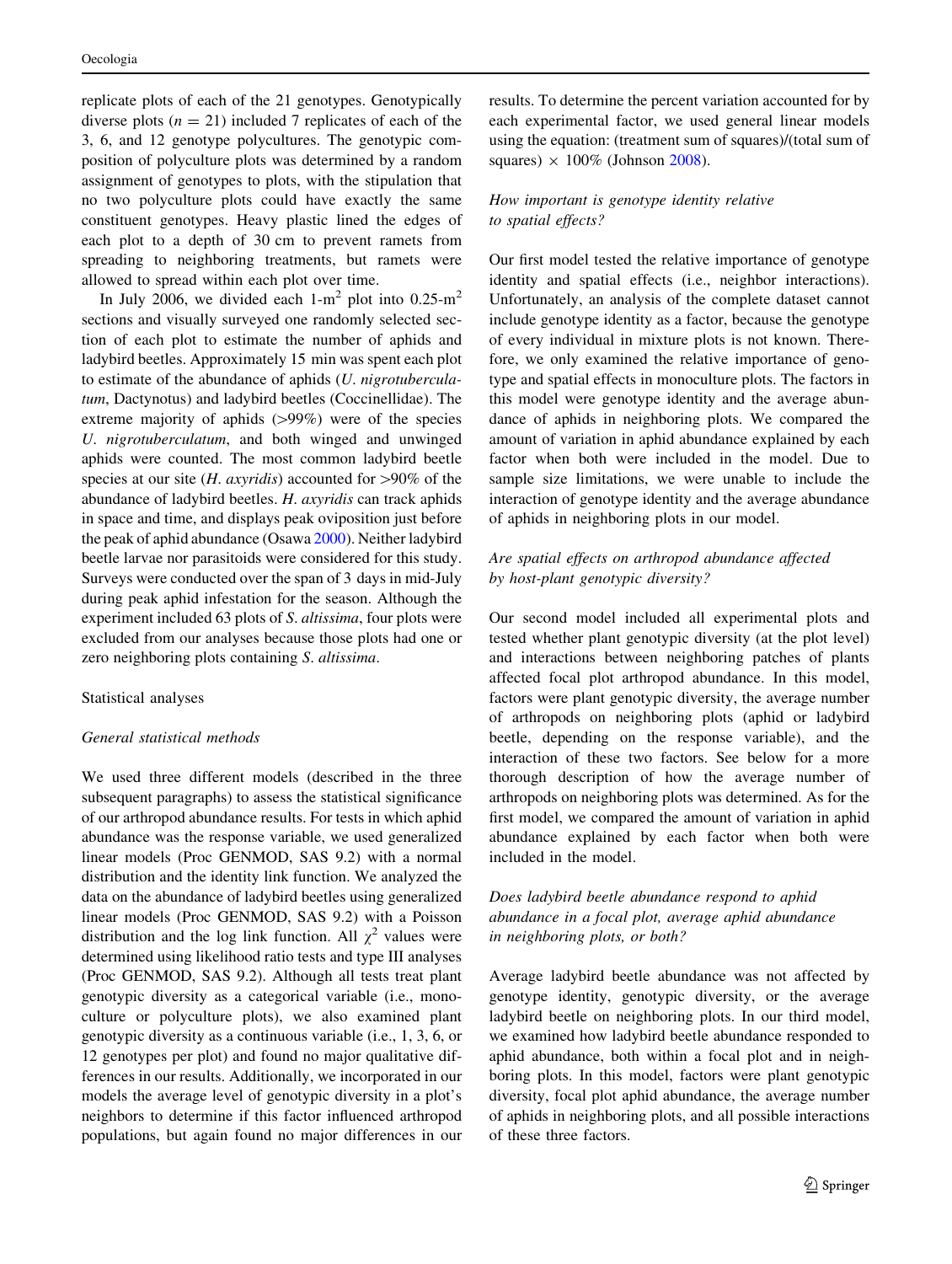<span id="page-4-0"></span>Description of neighborhood effect calculations

Each of the above models includes a term for ''average arthropod abundance in neighboring plots''. To determine this value, we summed aphid and ladybird beetle abundance for a plot's nearest neighbors and then divided by the number of nearest neighbor plots (sensu Haddad et al. [2000\)](#page-7-0). We defined nearest neighbor plots as those that shared an entire boundary with the focal plot (i.e., for the square plots, a maximum of four nearest neighbors were possible), and we excluded plots that had fewer than two nearest neighbors ( $n = 4$  plots) for all neighborhood level analyses. Since each plot is a neighbor to many other plots, non-independence may be a problem which we need to control for when we calculate neighbor effects. To ensure that our method of calculating neighbor effects was not responsible for the observed relationship between focal and neighboring plot arthropod abundance, we used a null model to generate a set of values to which we could compare our observed results.

To create the null model for aphid abundance and neighbor effects, we created a matrix which reflected the spatial relationships between plots, and then shuffled (resampling without replacement) the observed aphid abundance values among all plots. Shuffling created a new set of neighbors for each experimental plot. We repeated our analysis of focal plot aphid abundance with respect to average aphid abundance in neighbor plots, and recorded the new regression statistics. Using the Monte Carlo simulation feature in PopTools 2.7, we repeated this process 1,000 times and compared the average regression statistics for the shuffled plots to the regression statistics from the observed data. If the method of calculating neighbor effects does not influence the results, then we would expect the mean slope of the relationship between shuffled focal plot aphid abundance and shuffled the average number of aphids in neighboring plots to be statistically indistinguishable from zero. The mean slope from 1,000 runs of the null model was  $-0.02$  (95% CI,  $-0.23$  to 0.20). For comparison, the observed slope was 0.78 (95% CI, 0.64–0.93), indicating that the method of calculating neighbor effects was not responsible for the observed neighbor effects.

## Results

How important is genotype identity relative to spatial effects?

In monoculture plots, both genotype identity and neighborhood effects influenced aphid abundance (LR  $\chi^2_{20,39}$  = 72.12,  $p < 0.001$ ; Fig. 1), but neither influenced ladybird beetle abundance. Aphid abundance was 80 times higher on the most susceptible genotype  $(1, 821$  aphids plot<sup>-1</sup>) relative to the least susceptible genotype  $(24 \text{ aphids plot}^{-1})$ . The abundance of aphids in monoculture focal plot was positively correlated with the average number of aphids in neighboring plots  $(LR \t \chi^2_{1,39} = 20.81, p < 0.001)$ . In monoculture plots, genotype accounted for 68% of the variation in aphid abundance, and neighbor aphid abundance accounted for only 6% of the variation.

Fig. 1 Aphid abundance  $(\pm 1)$ SE) as a function of genotype identity for 21  $(n = 2)$ genotypes of S. altissima in a common garden experiment. Aphid abundance was measured for one quarter of each plot, and multiplied by four to obtain the plot level estimate presented in this figure. Estimates of percent variation explained (Var %) were obtained from general linear models using the formula (treatment sum of squares)/ (total sum of squares)  $\times$  100%

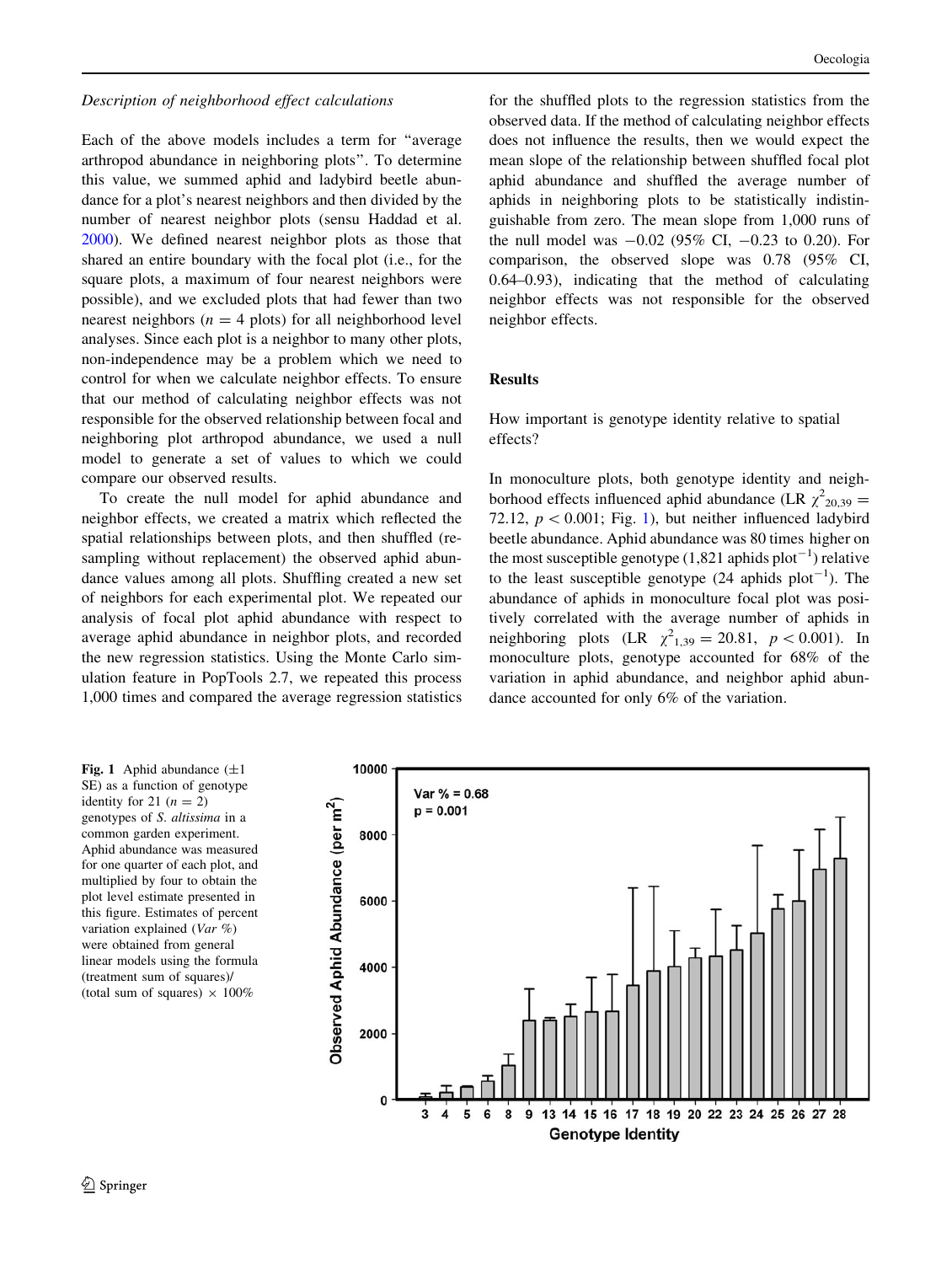|                                                                   | df | LR $\gamma^2$ | $\boldsymbol{p}$ | Var $%$ |
|-------------------------------------------------------------------|----|---------------|------------------|---------|
| Aphid abundance                                                   |    |               |                  |         |
| Neighbor aphid abundance                                          |    | 22.71         | < 0.001          | 34.9    |
| Focal plot genotypic diversity                                    |    | 2.66          | 0.103            | 1.3     |
| Neighbor aphid abundance $\times$ focal plot genotypic diversity  |    | 5.04          | 0.025            | 5.4     |
| Ladybird beetle abundance                                         |    |               |                  |         |
| Neighbor beetle abundance                                         |    | 0.07          | 0.795            |         |
| Focal plot genotypic diversity                                    |    | 0.28          | 0.597            |         |
| Neighbor beetle abundance $\times$ focal plot genotypic diversity |    | 0.04          | 0.837            |         |

<span id="page-5-0"></span>Table 1 Results of a generalized linear model which examines the effects of average aphid abundance in neighboring plots and focal plot genotypic diversity on focal plot arthropod abundance

Estimates of percent variation explained (Var %) were obtained from general linear models using the formula (treatment sum of squares)/(total sum of squares)  $\times$  100%. No estimates of Var % are given for ladybird beetle abundance because no factors were significant predictors

Are spatial effects on arthropod abundance affected by host-plant genotypic diversity?

Neither the abundance of aphids nor ladybird beetles differed between genotype monoculture and mixture plots (Table 1). Similar to the results from monoculture plots, the average number of aphids in a focal plot was positively correlated with aphid abundance in neighboring plots, and the abundance of ladybird beetles in a focal plot was not related to ladybird beetle abundance in neighboring plots (Table 1). Focal plot aphid abundance was affected by the interaction of genotypic diversity of the focal plot and the average number of aphids in neighboring plots (Fig. 2, Table 1). A comparable interaction was not found for ladybird beetle abundance. Genotypic diversity explained 1% of the variation in focal plot aphid abundance, while



Fig. 2 Aphid abundance on S. altissima as a function of host-plant genotypic diversity and average aphid abundance in neighboring plots. Aphid abundance was measured for one quarter of each plot, and multiplied by four to obtain the plot level estimate presented in this figure. Filled circles and solid regression line represent polyculture (i.e., multiple genotypes) focal plots; open circles and dotted regression line represent monoculture focal plots

the average abundance of aphids in neighboring plots explained 35% of the variation in focal plot aphid abundance. The slope  $(\pm 1 \text{ SE})$  of the relationship between aphid abundance in neighboring plots and aphid abundance in focal plots was significantly higher  $(t_{55} = 2.19,$  $p = 0.033$ ) for genotype polyculture (1.336  $\pm$  0.270) than for genotype monoculture focal plots  $(0.512 \pm 0.157)$ , indicating that changes in the average abundance of a focal plot's neighbors would have a greater effect on polyculture focal plots than monoculture focal plots. These results do not show a non-additive effect in the traditional sense (i.e., a difference in a response variable between monocultures and mixtures), but instead show that genotypic diversity can impact how spatial effects determine patterns of arthropod abundance across interacting patches.

Does ladybird beetle abundance respond to aphid abundance in a focal plot, aphid abundance in neighboring plots, or both?

Ladybird beetle abundance was influenced by a three-way interaction term including focal plot plant genotypic diversity, focal plot aphid abundance, and the average number of aphids in neighboring plots (Table [2\)](#page-6-0). The three-way interaction term suggests that ladybird beetles respond to aphid abundance at spatial scales larger than  $1 m \times 1 m$  plots, and that the way ladybird beetles respond to aphid populations at two spatial scales (i.e., focal plot and neighboring plots) depends on whether the focal plot is a monoculture or polyculture plot.

## Discussion

## Genotype identity

We found that genotype identity in S. altissima directly affected and explained 68% of the variation in aphid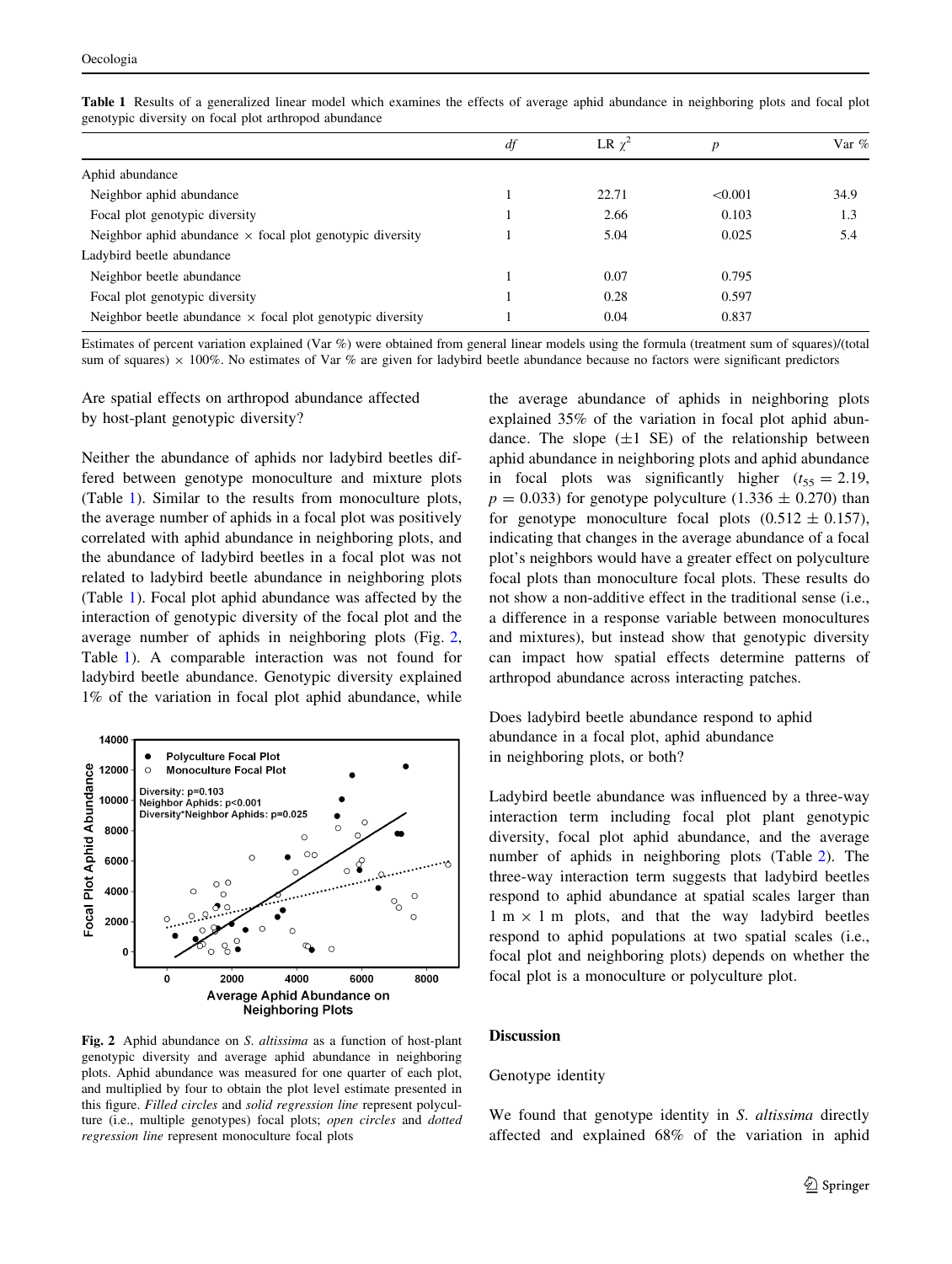| Ladybird beetle abundance                                                                                    |  | LR $\gamma^2$ | $\boldsymbol{p}$ | Var $%$ |
|--------------------------------------------------------------------------------------------------------------|--|---------------|------------------|---------|
| Focal plot aphid abundance                                                                                   |  | 9.36          | 0.002            | 16.2    |
| Neighbor average aphid abundance                                                                             |  | 4.96          | 0.026            | 0.0     |
| Focal plot genotypic diversity                                                                               |  | 4.35          | 0.037            | 8.4     |
| Focal plot aphid abundance $\times$ neighbor average aphid abundance                                         |  | 7.14          | 0.008            | 4.9     |
| Focal plot aphid abundance $\times$ focal plot genotypic diversity                                           |  | 6.99          | 0.008            | 5.4     |
| Neighbor average aphid abundance $\times$ focal plot genotypic diversity                                     |  | 3.90          | 0.048            | 1.4     |
| Focal plot aphid abundance $\times$ neighbor average aphid abundance $\times$ focal plot genotypic diversity |  | 6.28          | 0.012            | 10.7    |

<span id="page-6-0"></span>Table 2 Results from a generalized linear model which examined the effects of focal plot aphid abundance, and neighborhood average aphid abundance, and focal plot genotypic diversity on focal plot ladybird beetle abundance

Estimates of percent variation explained (% Var) were obtained from general linear models using the formula (treatment sum of squares)/(total sum of squares)  $\times 100\%$ 

abundance (Fig. [1\)](#page-4-0). These results align with the results of previous studies suggesting that variation among host-plant genotypes within species can influence plant–insect interactions (e.g., Maddox and Root [1987](#page-7-0); Fritz and Price [1988](#page-7-0); Abrahamson and Weis [1997;](#page-7-0) Crawford et al. [2007](#page-7-0)). Additionally, a number of studies have found that plant genotype identity affects predators as well as herbivores (Bailey et al. [2006](#page-7-0); Crutsinger et al. [2006](#page-7-0), [2008](#page-7-0); Johnson [2008;](#page-7-0) Mooney and Agrawal [2008](#page-8-0)). However, in our study, genotype identity did not affect ladybird beetle abundance, the most common predator of the aphids in our system. This may be because *H. axyridis* also preys on many other arthropods in addition to aphids (see Koch [2003](#page-7-0) for review) such that H. axyridis populations may also be tracking other arthropods whose abundances were not measured in this study and might not co-vary with aphids. Another potential mechanism for the lack of a genotype identity effect on ladybird beetles is the idea herbivores and their predators respond to plant traits at different spatial and temporal scales (Crutsinger et al. [2009a\)](#page-7-0), and ladybird beetles may not respond to genotype identity at the scale of  $1 m \times 1 m$  plots. For example, we found that ladybird beetle abundance was best predicted by aphid abundance at the plot level, aphid abundance at the neighborhood level (a slightly larger scale including multiple plots), and whether the focal plot is a monoculture or polyculture (Table 2).

## Genotypic diversity

Genotypes grown in polyculture plots often have population- and community-level effects that are non-additive; that is, the patterns differ from expectations based on simply adding up the responses associated with individual genotypes. In several recent studies across multiple plant species, genotype polycultures displayed non-additive effects (Schweitzer et al. [2005;](#page-8-0) Crutsinger et al. [2006,](#page-7-0) [2008;](#page-7-0) Johnson et al. [2006](#page-7-0); Crawford et al. [2007](#page-7-0)). According to Johnson et al. [\(2006](#page-7-0)), several mechanisms could explain the lack of additive effects of genotypes in mixtures, including: (1) competition and facilitation between neighboring plants, (2) associational resistance (e.g., Tahvanainen and Root [1972](#page-8-0)) or susceptibility (e.g., Karban [1997](#page-7-0)), (3) source-sink dynamics of arthropods between plants in a patch, and (4) differences in the way arthropod species perceive genotype monocultures compared with genotype polycultures (e.g., Rodriguez-Saona and Thaler [2005;](#page-8-0) Crawford et al. [2007](#page-7-0)). For example, Crawford et al. [\(2007\)](#page-7-0) showed a non-additive response of attack by the bunch galler Rhopalomyia solidaginis to hostplant genotypic diversity in S. altissima. Since bunch galling rates also varied across host-plant genotypes, this result suggests that R. solidaginis may perceive genotypes in diverse patches differently than those same genotypes in monoculture with respect to inducing bunch galls (Crawford et al. [2007](#page-7-0)). In this study, we did not find a traditional non-additive effect as described in the studies cited above (i.e., aphid abundance did not differ between monoculture and polyculture plots, which led us to reject the hypothesis that genotypic diversity directly affects aphid abundance). Instead, we found that focal plot genotypic diversity determined the strength of spatial effects between plots by influencing how populations of arthropods on neighboring patches interact.

## Neighborhood effects

When the average abundance of aphids in neighboring plots was low, focal plot aphid abundance was higher in monocultures than in polycultures. However, when the average abundance of aphids in neighboring plots was high, focal plot aphid abundance was higher in polycultures than in monocultures (Fig. [2\)](#page-5-0). Although we did not explicitly test for the mechanism of this effect, it is possible that the strong influence of plant genotype identity on aphid populations in monoculture focal plots (Fig. [1\)](#page-4-0) makes these populations less responsive to interactions with populations on neighboring plots. Additionally, focal plot genotypic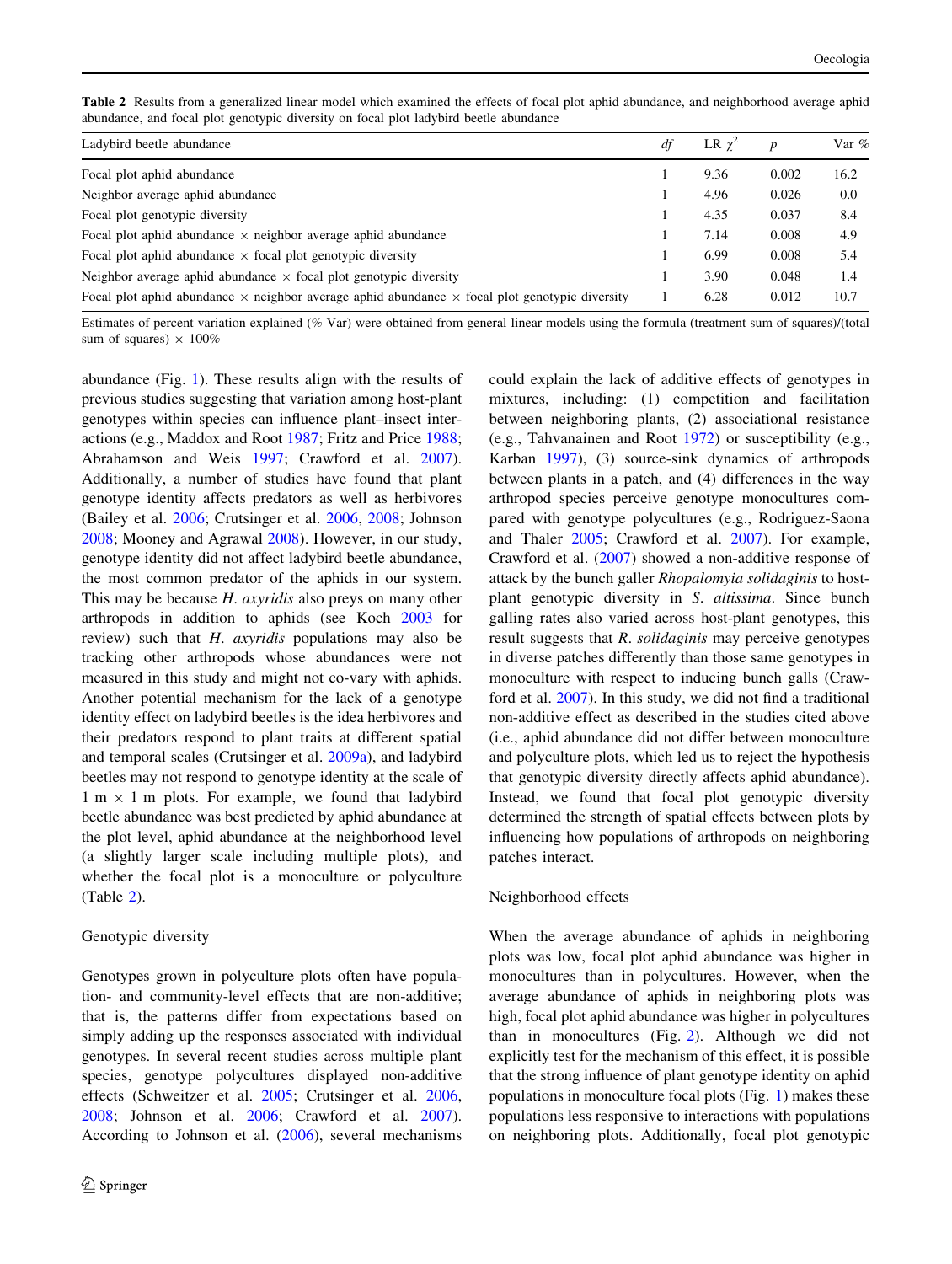<span id="page-7-0"></span>diversity affected ladybird beetle abundance through a three-way interaction with focal plot aphid abundance and the average abundance of aphids in neighboring plots. This contrasts with earlier work that showed that genotype identity influenced trophic interactions through simple density dependence (Bailey et al. 2006) and suggests that ladybird beetle foraging behavior might depend on prey abundance within and among patches and patch-level genotypic diversity.

Spatial effects such as associational resistance, which refers to a decrease in herbivory on a particular plant when it grows in close proximity to heterospecific neighbors (Tahvanainen and Root [1972;](#page-8-0) Andow 1991) and associational susceptibility, which refers to an increase in herbivory when a particular plant grows in close proximity to heterospecific neighbors (Atsatt and O'Dowd 1976; Karban 1997), have been documented in ecological studies for decades. Species richness in arthropod communities can also be affected by neighbors. For example, Haddad et al. (2000) showed that arthropod species richness was correlated among neighboring experimental plots. In our study of aphid–S. altissima interactions reported on here, we documented a different type of spatial effect, one in which genotypic diversity affects how populations of aphids in neighboring patches of plants are spatially distributed. Specifically, aphid populations in polyculture plots responded more to average aphid abundance on neighboring plots than did aphid populations in monoculture focal plots. Overall, our results indicate that aphids and their predators respond to intra-specific variation with host-plant genotypes at different scales, and that genotypic diversity can influence the way arthropods on neighboring patches of plants interact.

Acknowledgments Thanks to ORNL reservation for logistical support and to anonymous reviewers for their insights and helpful comments. G.M.C. was supported by an NSF Graduate Fellowship and an EPA STAR Fellowship. Thanks to the University of Tennessee Department of Ecology and Evolutionary Biology for project funding.

#### References

- Abrahamson WG, Weis AG (1997) Evolutionary ecology across three trophic levels: goldenrods, gallmakers, and natural enemies. Monographs in Population Ecology, vol 29. Princeton University Press, Princeton, NJ
- Andow DA (1991) Vegetational diversity and arthropod population response. Annu Rev Entomol 36:561–586
- Atsatt PR, O'Dowd DJ (1976) Plant defense guilds. Science 193:24–29
- Bailey JK, Wooley SC, Lindroth RL, Whitham TG (2006) Importance of species interactions to community heritability: a genetic basis to trophic-level interactions. Ecol Lett 9:78–85
- Bailey JK, Schweitzer JA, Ubeda F, Koricheva J, LeRoy CJ, Madritch MD, Rehill BJ, Bangert RK, Fischer DG, Allan GJ, Whitham TG (2009) From genes to ecosystems: a synthesis of the effect of

plant genetic factors across levels of organization. Phiosl Trans R Soc Lond B 364:1607–1616

- Bangert RK, Lonsdorf EV, Wimp GM, Shuster SM, Fischer D, Schweitzer JA, Allan GJ, Bailey JK, Whitham TG (2008) Genetic structure of a foundation species: scaling community phenotypes from the individual to the region. Heredity 100:121– 131
- Barkley TM, Brouillet L, Jeude H, Strother JL, Gandhi K, Kiger RW, Yatskievych K, Zarucchi JL (eds) (2006) Flora of North America North of Mexico, vol 20. Oxford University Press, New York
- Bossdorf O, Shuja Z, Banta JA (2009) Genotype and maternal environment affect belowground interactions between Arabidopsis thaliana and its competitors. Oikos 118:1541–1551
- Craig TP, Itami JK, Craig JV (2007) Host plant genotype influences survival of hybrids between Eurosta solidaginis host races. Evolution 61:2607–2613
- Crawford KM, Crutsinger GM, Sanders NJ (2007) Host-plant genotypic diversity mediates the distribution of an ecosystem engineer. Ecology 88:2114–2120
- Crutsinger GM, Collins MD, Fordyce JA, Gompert Z, Nice CC, Sanders NJ (2006) Genotypic diversity predicts community structure and governs an ecosystem process. Science 313:966– 968
- Crutsinger GM, Collins MD, Fordyce JA, Sanders NJ (2008) Temporal dynamics in non-additive responds of arthropods to host-plant genotypic diversity. Oikos 117:255–264
- Crutsinger GM, Cadotte MW, Sanders NJ (2009a) Plant genetics shapes inquiline community structure across spatial scales. Ecol Lett 12:285–292
- Crutsinger GM, Sanders NJ, Classen AT (2009b) Comparing interand intra-specific effects of leaf litter decomposition in an oldfield ecosystem. Basic Appl Ecol 10:535–543
- Fritz RS, Price PW (1988) Genetic variation among plants and insect community structure—willows and sawflies. Ecology 69:845– 856
- Haddad NM, Haarstad J, Tilman D (2000) The effects of long-term nitrogen loading on grassland insect communities. Oecologia 124:73–84
- Hochwender CG, Fritz RS (2004) Plant genetic differences influence herbivore community structure: evidence from a hybrid willow system. Oecologia 138:547–557
- Hunter MD, Price PW (1992) Playing chutes and ladders—heterogeneity and the relative roles of bottom-up and top-down forces in natural communities. Ecology 73:724–732
- Johnson MTJ (2008) Bottom-up effects of plant genotype on aphids, ants, and predators. Ecology 89:145–154
- Johnson MTJ, Agrawal AA (2005) Plant genotype and environment interact to shape a diverse arthropod community on evening primrose (Oenothera biennis). Ecology 86:874–885
- Johnson MTJ, Lajeunesse MJ, Agrawal AA (2006) Additive and interactive effects of plant genotypic diversity on arthropod communities and plant fitness. Ecol Lett 9:24–34
- Karban R (1997) Neighbourhood affects a plant's risk of herbivory and subsequent success. Ecol Entomol 22:433–439
- Koch RL (2003) The multicolored Asian lady beetle, Harmonia axyridis: A review of its biology, uses in biological control, and non-target impacts. J Insect Sci 3:32
- Maddox GD, Cappuccino N (1986) Genetic determination of plant susceptibility to an herbivorous insect depends on environmental context. Evolution 40:863–866
- Maddox GD, Root RB (1987) Resistance to 16 diverse species of herbivorous insects within a population of goldenrod, Solidago altissima: genetic variation and heritability. Oecologia 72:8–14
- Maddox GD, Cook RE, Wimberger PH, Gardescu S (1989) Clone structure in 4 Solidago altissima (Asteraceae) populationsrhizome connections within genotypes. Am J Bot 76:318–326